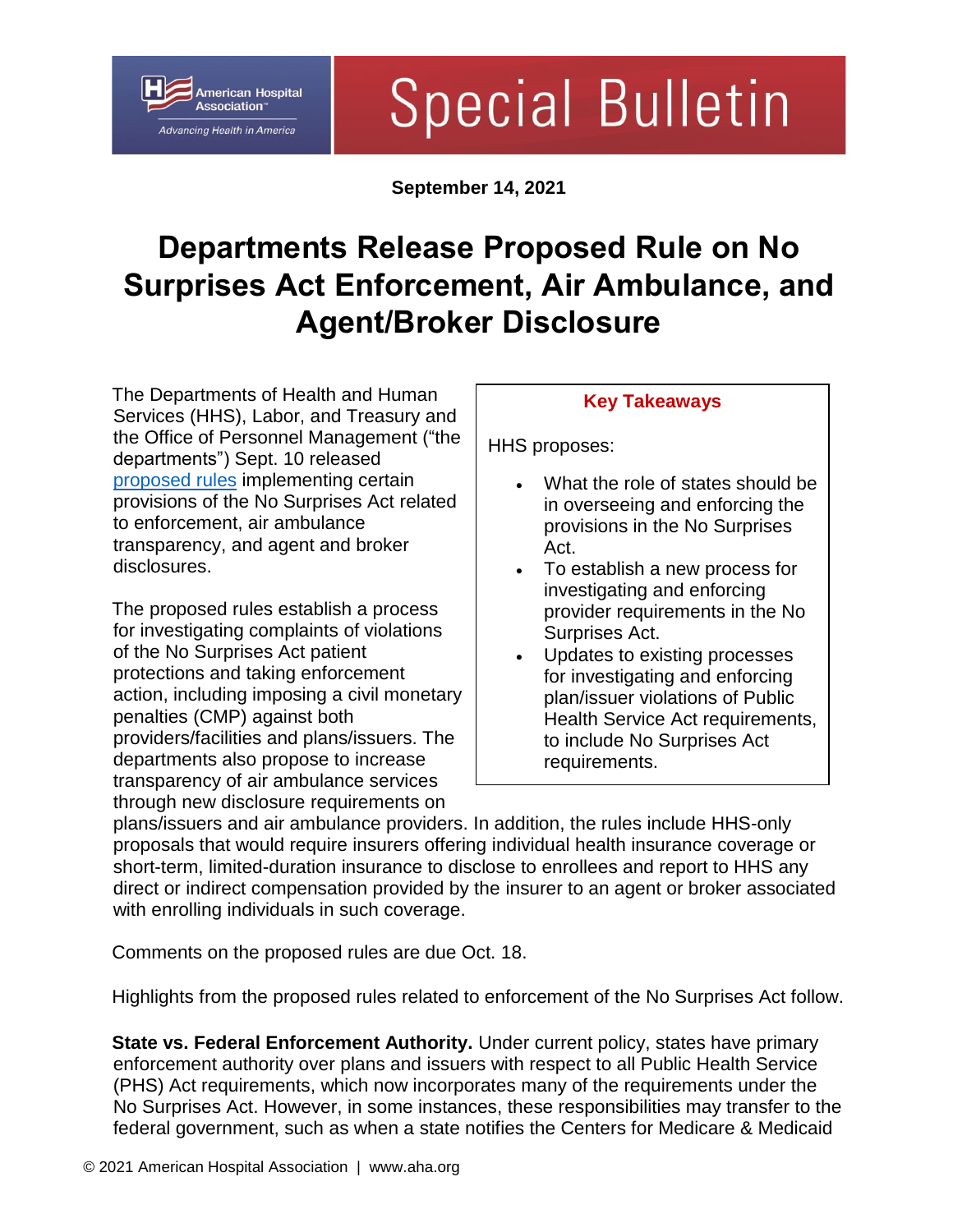Services (CMS) that it has not enacted legislation or otherwise taken steps to enforce the PHS Act requirements, or the federal government determines that the state is failing to enforce the requirements. In such instances, CMS becomes the enforcement authority.

In this rule, HHS proposes a conforming amendment to specify that states also have primary enforcement authority over providers and facilities that practice in their states, as well as over providers and facilities that are out-of-state but provide telehealth services to individuals in their states. HHS also proposes updates to existing oversight regulations to align with the expanded scope, such as broadening the sources for information that would trigger a federal investigation of state enforcement to include state agencies that oversee providers and facilities (e.g., state departments of health). Overall, the processes for determining when a state is failing to substantially enforce PHS Act requirements and for transitioning from federal enforcement to state enforcement remain consistent with current regulations governing plans and issuers, but they are expanded to include the oversight of providers and facilities as well.

**Federal Enforcement of Providers.** HHS proposes a set of regulations implementing the process for investigating and enforcing provider and facility compliance with the No Surprises Act when CMS has assumed enforcement authority. The investigation process proposed aligns closely with the processes that already exist with respect to plans and issuers and that the departments propose to update through this regulation.

Similar to the process established for plans/issuers, HHS proposes that CMS may conduct an investigation of a provider/facility based on any information that indicates potential noncompliance with PHS Act requirements, such as consumer or other complaints, reports from state insurance departments or the National Association of Insurance Commissioners (NAIC), or reports from other federal or state agencies. Any entity or individual, or entity or personal representative acting on an individual's behalf, would be able to file a complaint. HHS also proposes to allow CMS to conduct random or targeted investigations, once again in alignment with the proposed changes to the insurer investigation process.

Upon identifying a potential violation, CMS would provide written notice to the provider or facility describing the information that prompted the investigation, if applicable. The notice also would state that a CMP may be assessed and that CMS may require a corrective action plan. The notice would provide a deadline for the provider or facility to respond; HHS anticipates a typical deadline of 14 days. Providers or facilities that receive a noncompliance notice could request an extension, and the departments note that possible rationales for extensions could include limited staffing resources or requests for clarification on the alleged violation. In response to a noncompliance notice, providers or facilities could submit any relevant documentation, including medical bills, notice and consent forms signed by the patient or patient representative, or proof of public disclosure of patient protections against balance billing. Providers or facilities also could submit any evidence documenting internal policies and procedures related to compliance. HHS proposes to limit enforcement action to six years from the date of alleged violations.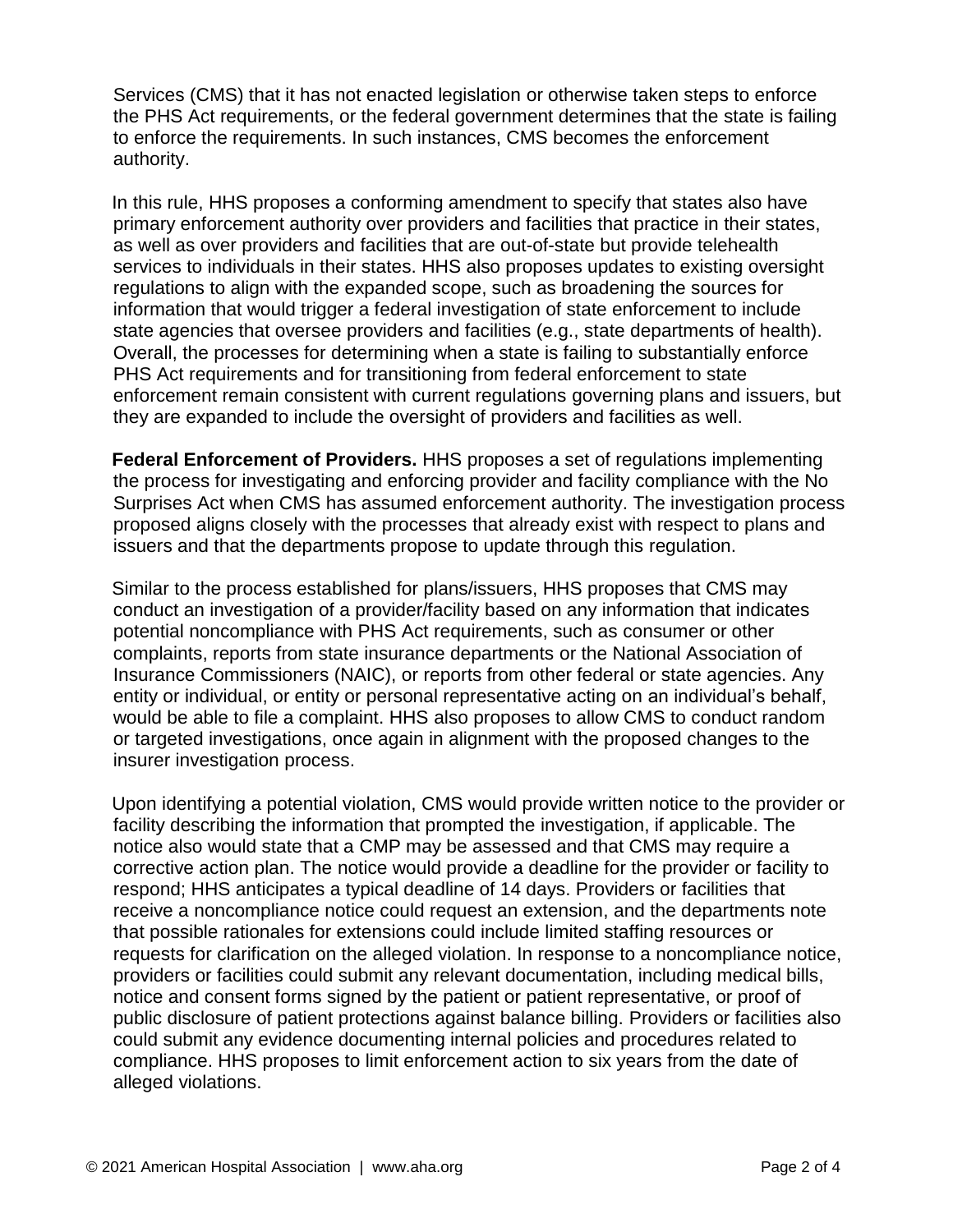If a violation is confirmed, HHS proposes that CMS may impose a CMP of up to \$10,000/violation, consistent with the No Surprises Act. In determining the CMP amount, CMS would consider the nature of the violation, the culpability of the provider or facility, the provider or facility's past history of violations, the frequency of violations (i.e., whether the issue represents a pattern or is an isolated incident), and the level of financial or other impacts on affected individuals. In instances where there are significant mitigating circumstances (e.g. no previous complaints against the provider or facility, demonstration that the issue is an isolated occurrence), the CMP would be assessed to be sufficiently below the \$10,000 maximum. On the other hand, in instances where CMS determines there are aggravating circumstances (e.g. the violation indicates a widespread pattern of abuse, the provider or facility does not provide documentation showing that the violations were corrected) the CMPs would be close or equal to the \$10,000 maximum. Finally, CMS may waive the CMP entirely if the provider or facility unknowingly violated the requirement, as long as any erroneous bills are withdrawn and patients are reimbursed within 30 days of the violation. HHS also proposes to codify the hardship exemption described in the No Surprises Act.

HHS proposes that, should CMS decide to impose CMPs, the agency would need to serve notice of the action in accordance with current practices, and the notice would need to specify the amount of the CMP, the information considered to determine the amount, and the process for appealing. HHS also proposes an appeals process in the proposed rules. If a provider or facility does not initiate the process within 30 days of the notice or show good cause for failing to initiate the process, the CMP determination would be final.

**Federal Enforcement of Plans and Issuers.** A process for CMS to investigate and enforce PHS Act violations by plans and issuers already exists. In this rule, HHS proposes slight modifications to these regulations; however, the overall process remains the same. The proposed rule details the basis for CMS initiating an investigation, including specifying that reports from providers and facilities can be the basis for an investigation (current regulations only cite reports from state insurance departments, the NAIC, and other federal and state agencies). HHS also proposes to modify the regulations to offer several different methods for entities or individuals to submit complaints, based on the individual's insurance and the nature of the complaint.<sup>1</sup> This would replace previous regulations directing complaints to the CMS regional offices, as the regional offices no longer process complaints. HHS proposes to allow CMS to conduct random or targeted investigations and market conduct examinations, including through the audits of plans' and issuers' compliance with the rules related to calculating the qualifying payment amount. Finally, HHS proposes several modifications and conforming amendments to the current regulations to clarify the current CMS enforcement procedures, including the process for notifying entities of a potential violation, the process for recipients of CMS warning notices to request an extension for

 $\overline{a}$ 

<sup>1</sup> The proposed rules cite the following sources for issuing a compliant: For PHS Act complaints regarding non-Federal governmental plans, consumers can email [PHIG@cms.hhs.gov.](mailto:PHIG@cms.hhs.gov) For complaints with respect to issuers, consumers in states that are directly enforcing the applicable PHS Act provision are referred to the state department of insurance; for states in which CMS is directly enforcing PHS Act requirements, consumers can email [MarketConduct@cms.hhs.gov.](mailto:MarketConduct@cms.hhs.gov) The list of current states in which CMS is directly enforcing one or more PHS Act provisions is available on the CMS website at [https://www.cms.gov/CCIIO/Programs-and-Initiatives/Health-Insurance-Market-Reforms/compliance.](https://www.cms.gov/CCIIO/Programs-and-Initiatives/Health-Insurance-Market-Reforms/compliance)